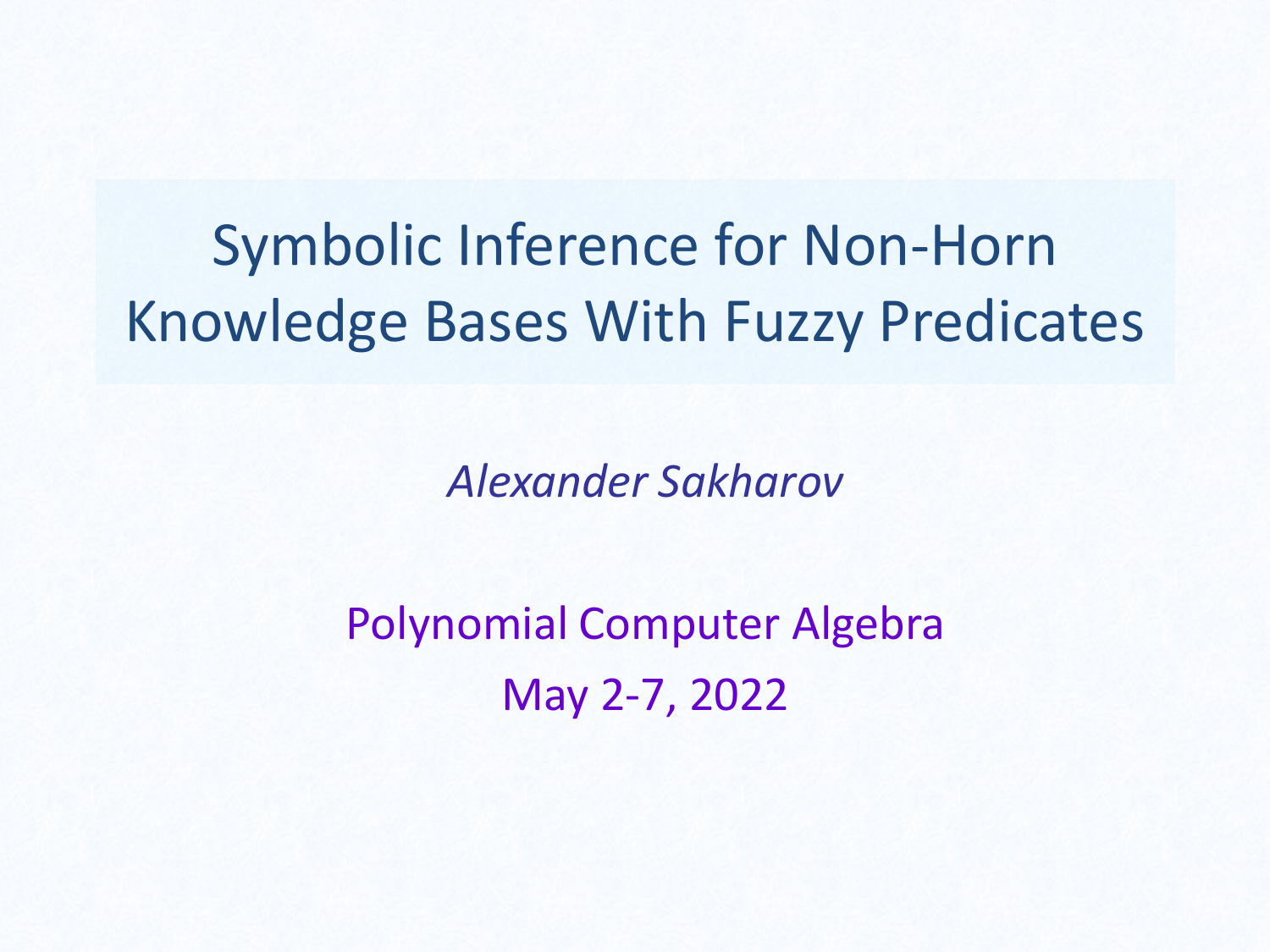#### Non-Horn Knowledge Bases

- Atoms:  $P(t_1,...,t_n)$  (P predicate,  $t_1,...,t_n$  terms)
- Literals are atoms or their negations
- Non-Horn Knowledge Bases (KB): Facts are literals

Rules have the form:  $A \leftarrow A_1 \land ... \land A_n \quad (A, A_1, ..., A_n$  – literals) Inference goals are ground literals

- Principle of double negation:  $\neg\neg A \equiv A$
- First-order logic (FOL) axioms and inference rules
- Non-Horn KBs: more powerful than Horn KBs and noncontroversial in contrast to normal logic programs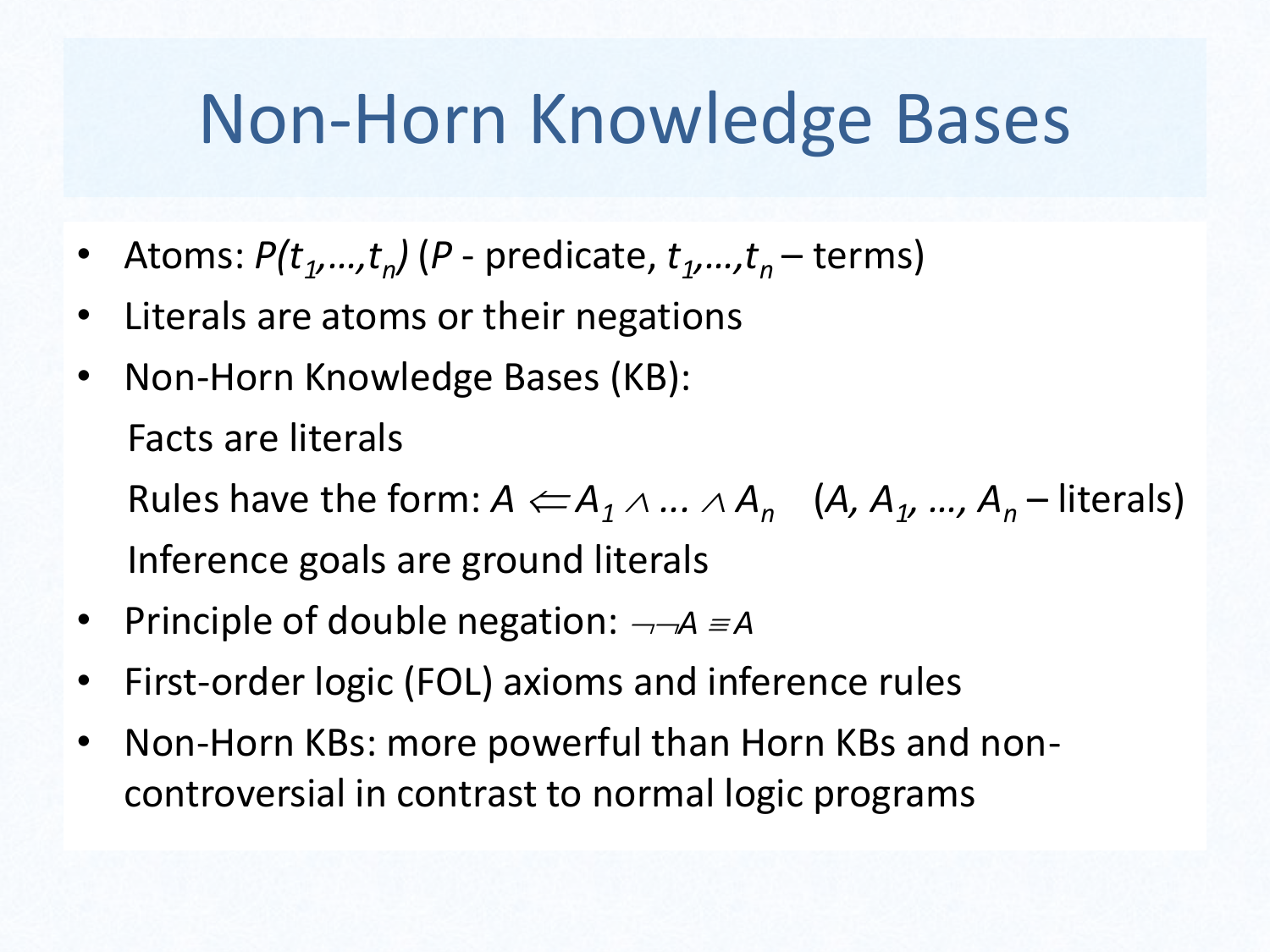#### Fuzzy Knowledge Bases

- Fuzzy KBs: Predicates are fuzzy. Their truth values are real numbers from interval *[-1,1]* (*-1* – false, *1* – true)
- *|A|* denotes the truth value of *A*
- Some predicates are implemented by possibly partial programs or by neural networks. The truth values of their ground atoms (i.e. without variables) are calculated. All other predicates are derivable.
- KB facts have truth values higher than a certain threshold *h > 0*
- Inference from fuzzy KBs is based on fuzzy generalized Modus Ponens and is limited to forward chaining
- The goal of inference is either to estimate the truth values of literals or to determine fuzzy-set membership (the latter additionally involves fuzzification and defuzzification)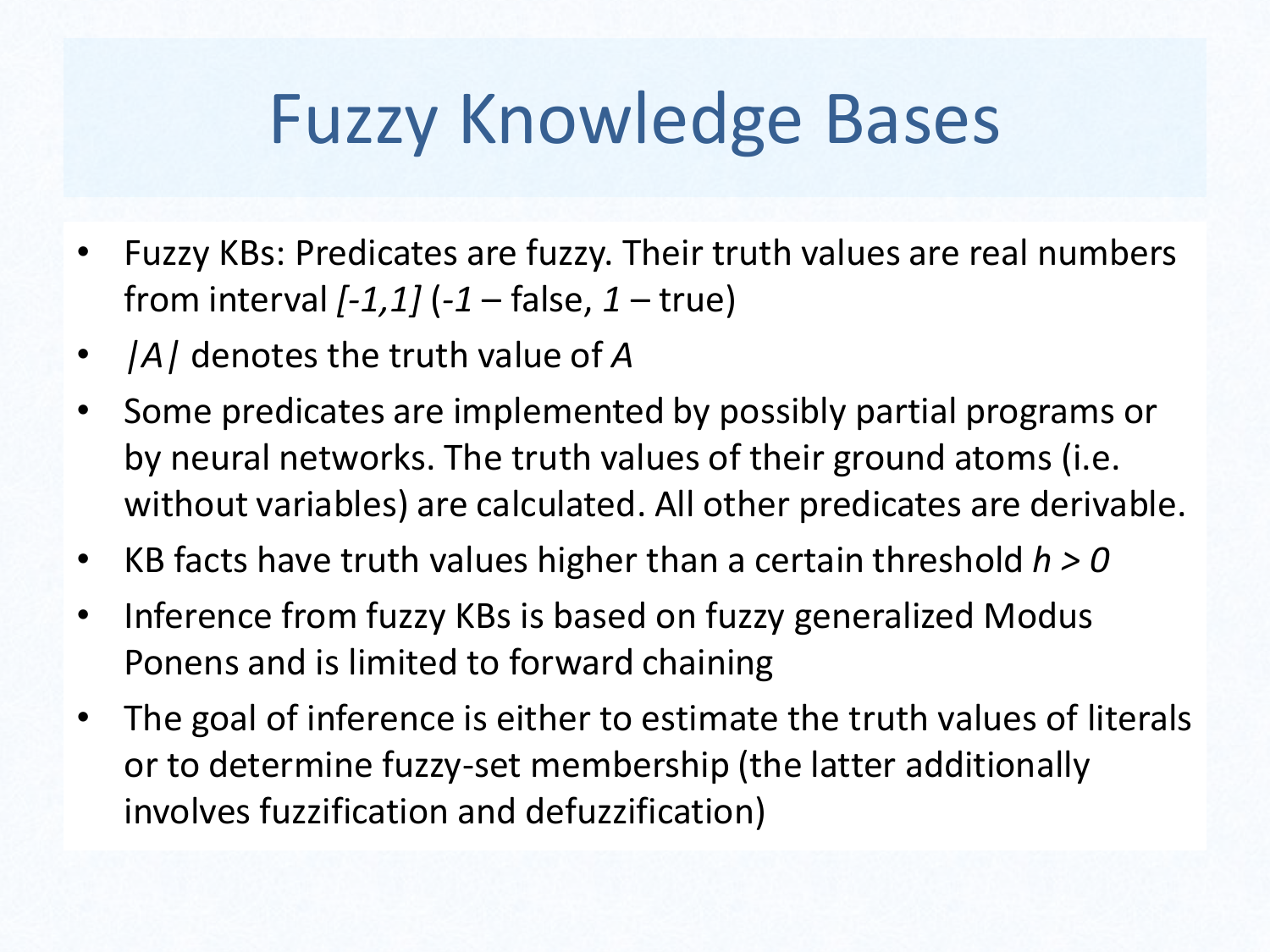# Fuzzy Logic

- Traditional negation truth function for fuzzy KBs:  $/ \rightarrow A / = /A /$
- Traditional conjunction truth function for fuzzy KBs (Godel t-norm):

 $|A_1 \wedge ... \wedge A_n| = min\{|A_1|, ..., |A_n|\}$ 

- Other truth functions: other t-norms for conjunction (product, Lukasiewicz) and truth functions for other connectives based on tnorms
- Fuzzy connectives may not be dependent
- Non-Horn KBs: The use of the negation truth function is limited to the calculation of truth values of negative literals. The use of the conjunction truth function is limited to the calculation of truth values of KB rule bodies. Truth functions for other connectives are not necessarily used.
- Semantics of KB rules: the truth value of the rule body is a lower bound of the truth value of the head. (This is similar to fuzzy generalized Modus Ponens.)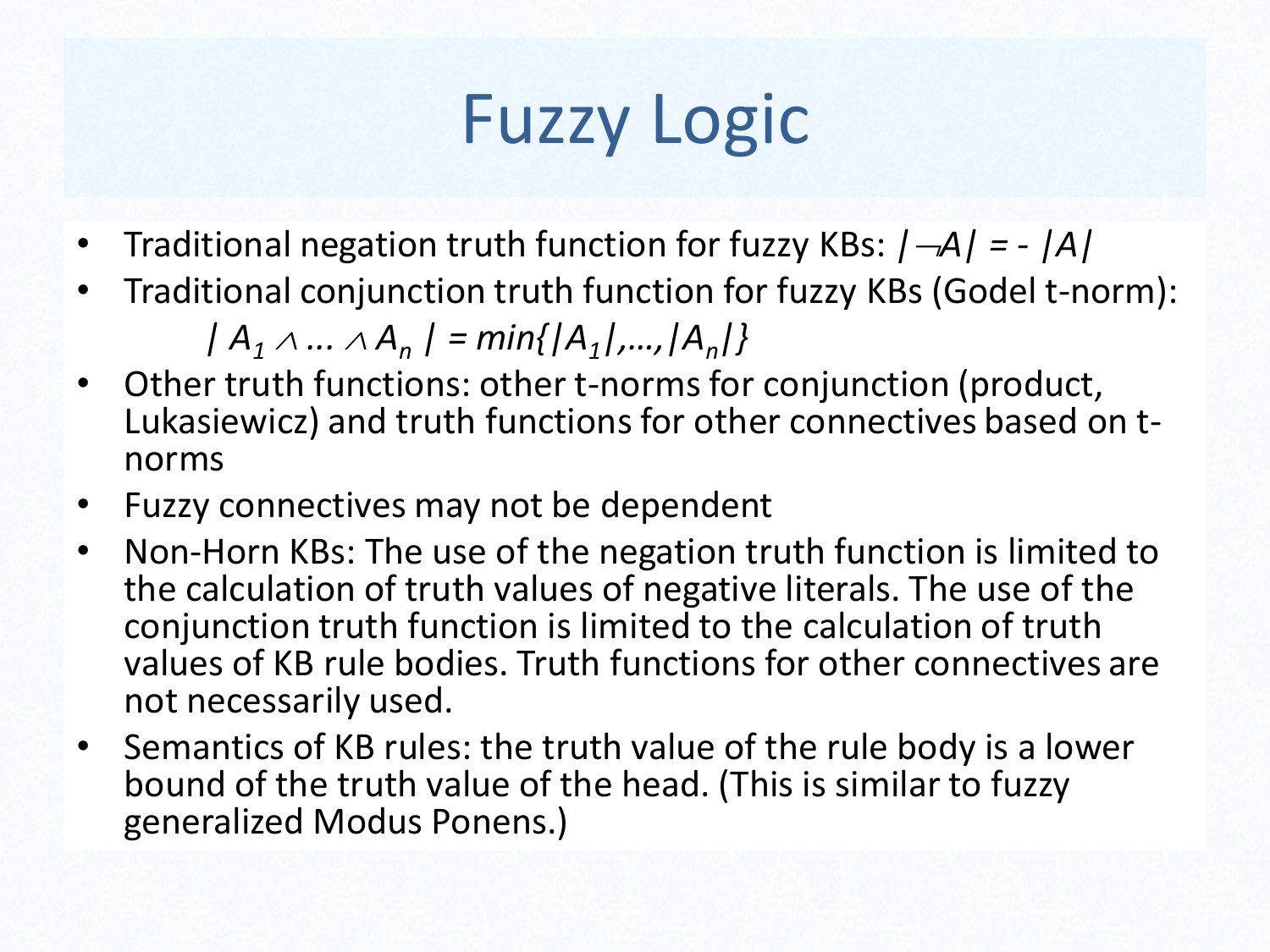## Reductio Ad Absurdum (RAA)

- The principle of RAA (aka reasoning by contradiction) states that *A* is derivable if it is derivable from the hypothesis *A*
- In the presence of fuzzy predicates, it seems faulty to apply RAA, i.e. reason by contradiction, when the truth value of the hypothesis is close to zero:

Here is reasoning by contradiction in two-valued logic from the two KB rules  $P \leftarrow Q$  and  $P \leftarrow \neg Q$ :

Suppose *P* is false. The first rule implies that *Q* is false, and hence *P* is true by the second rule.

Now consider fuzzy logic and suppose *|P| = 0*. If *|Q| = 0* as well, then both rules are satisfied, but they do not provide any evidence that *P* is true or *|P| > 0* at least.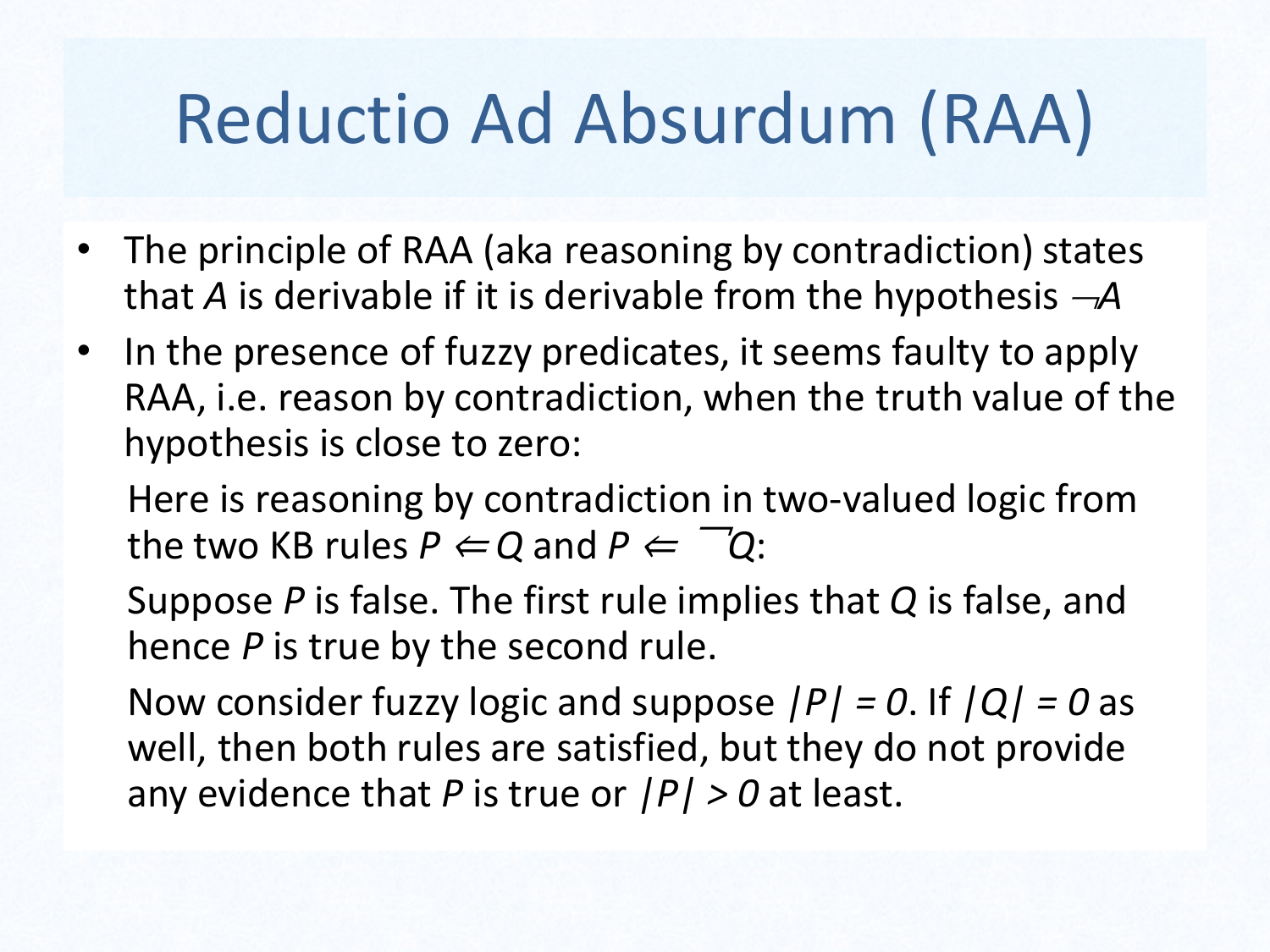## Our Goal and Method

• The goal is to obtain lower bounds of the truth values of ground literals given that these truth values satisfy the semantics of KB rules

This goal is achieved by the following:

- Ground literals are derived in a calculus that characterizes inference from the non-Horn KB without RAA
- Symbolic expressions (terms) are built from derivations of ground literals in this calculus
- Lower bounds of the truth values of ground literals of fuzzy predicates are calculated by evaluating these symbolic expressions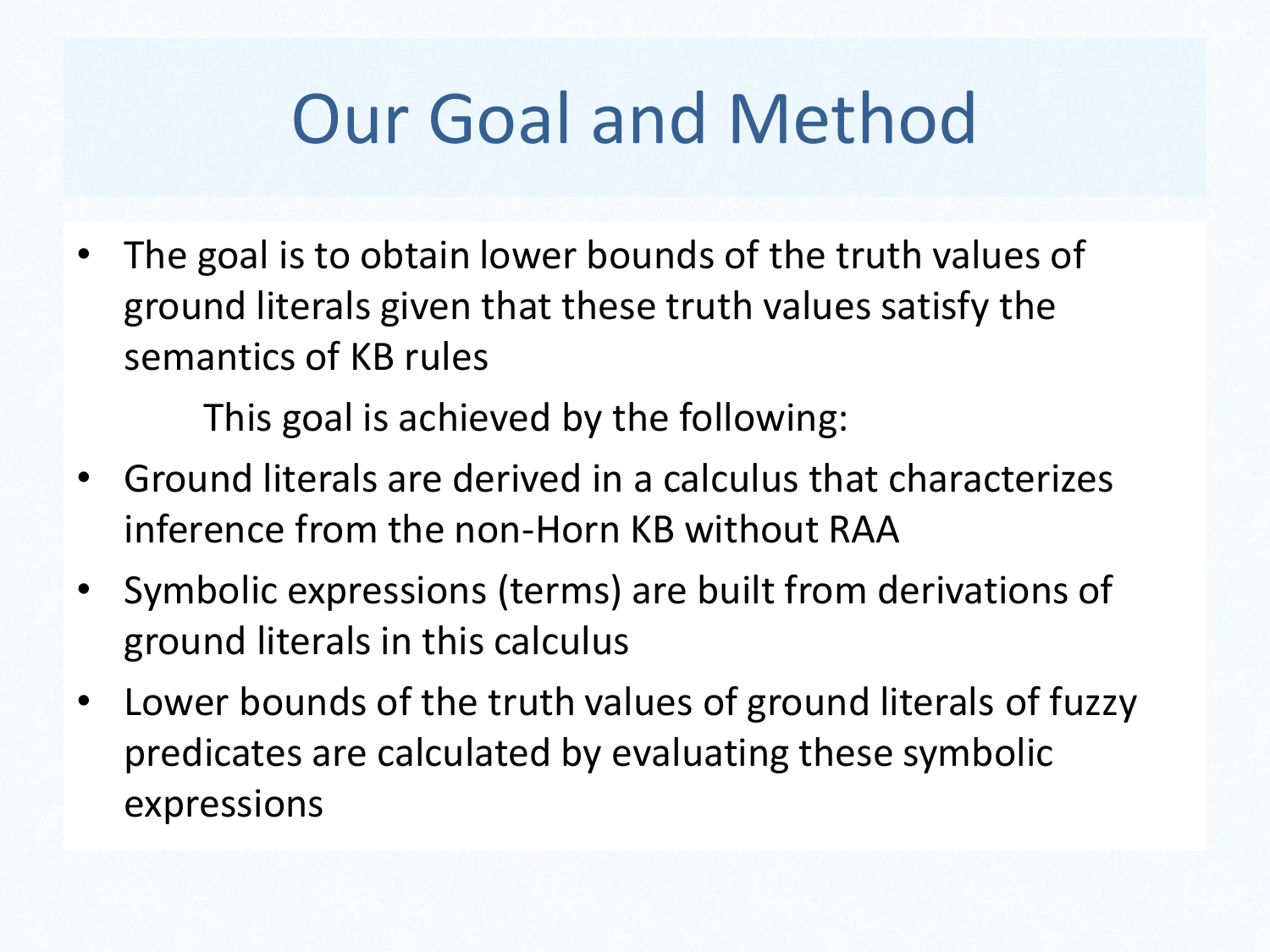#### Sequent Calculi

Antecedents are multisets of formulas, succedents are formulas **Structural rule:**

| $\Gamma \vdash A$                | A, $\Pi \vdash B$ |
|----------------------------------|-------------------|
| $\Gamma$ , $\Pi$ $\vdash$ $B$    | cut               |
| A, $\Gamma \vdash B$             |                   |
| $\sim$ B, $\Gamma \vdash \sim$ A |                   |

**Non-logical axioms:** 

**Logical rule:**

KB rules: *A<sup>1</sup> ,…, A<sup>n</sup>* <sup>⊢</sup> *A*  KB facts: <sup>⊢</sup> *A* 

Variables can be replaced by terms in instances of these axioms The conclusions of swap applied to KB rules are called contrapositives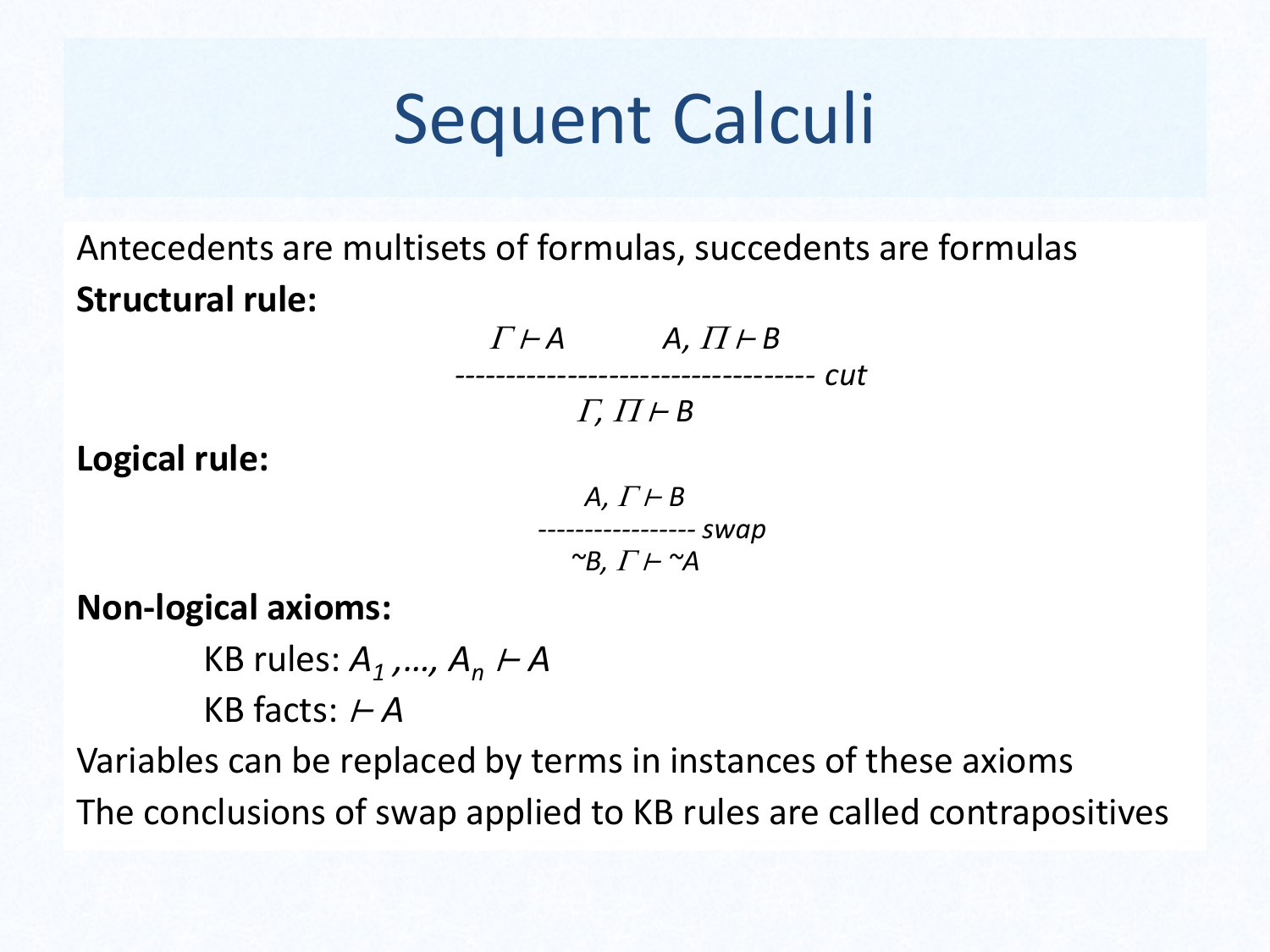# Sequent Calculi (continued)

**Definition**. *Lcs is the set of sequent calculi in which formulas are literals, the structural rule is cut, the logical rule is swap whose premises are axioms, non-logical axioms represent KB facts and rules, no logical axioms.*

**Theorem 1**. *Lcs is sound and complete with respect to the derivation of ground literals in FOL without RAA.*

It is known that ground literal *L* is derivable from KB facts and rules in FOL without RAA if and only if *~L* is refutable by resolution in which the factoring rule is not used and at least one premise of every resolution step is not *~L* or its descendant.

*Resolution -> Lcs:* ground the resolution refutation; exclude the step that resolves *~L*; turn resolution steps to cut; insert swap

 $L_{cs}$  -> Resolution: due to the lifting lemma, any L<sub>cs</sub> derivation can be transformed to a resolution derivation with such endclause *L'* that *L* is its instance; turn cut to resolution steps; add a step resolving *L'* and *~L*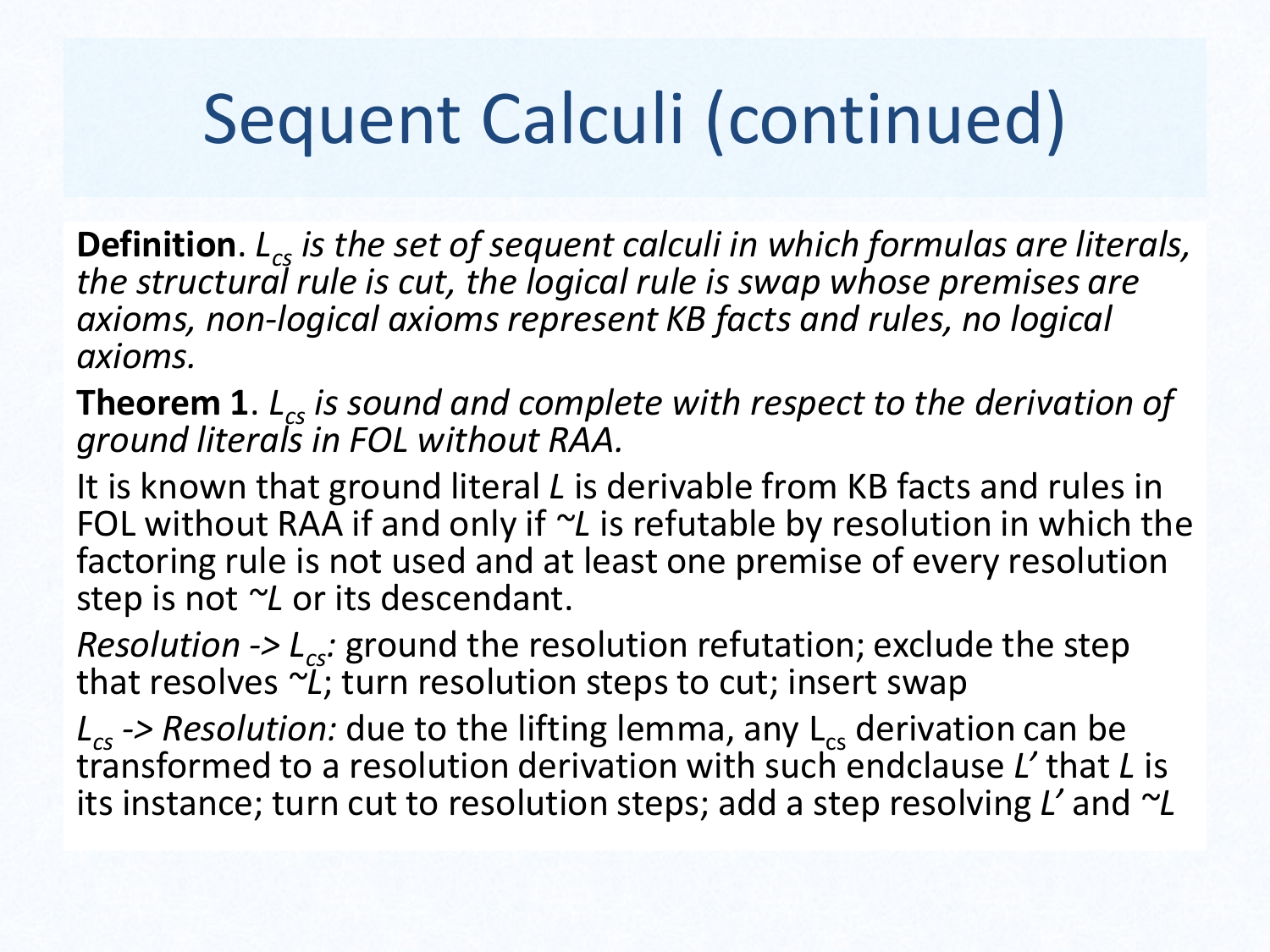### Rule and Contrapositive Truth Functions

Due to the double negation principle for non-Horn KBs, the negation truth function should be an involution. This does not leave other good choices beyond  $n(x) = -x$ .

The functions  $[-1,1]^k \rightarrow [-1,1]$  whose arguments are the truth values of literals in the bodies of KB rules or contrapositives will be called rule or contrapositive truth functions, respectively.

For the Godel t-norm, the semantics of rule  $A_0 \leftarrow A_1 \wedge ... \wedge A_k$  implies that  $/$ <sup> $\sim$ </sup>A<sub>*j</sub>* $/$   $\ge$   $/$  $\sim$ A<sub>*0</sub>* $/$  provided that  $/$ A<sub>*0</sub>* $/$  is negative and the other  $/$ A<sub>*i*</sub> $/$  are positive.</sub></sub></sub>

 $g(x_0, x_1, \ldots, x_{j-1}, x_{j+1}, \ldots, x_k) = x_0$  – the contrapositive truth function

Other truth functions than the Godel t-norm may be more appropriate for the bodies of non-Horn rules with fuzzy predicates. The product and Lukasiewicz t-norms do not seem a good choice.

An individual truth function can be provided for any KB rule.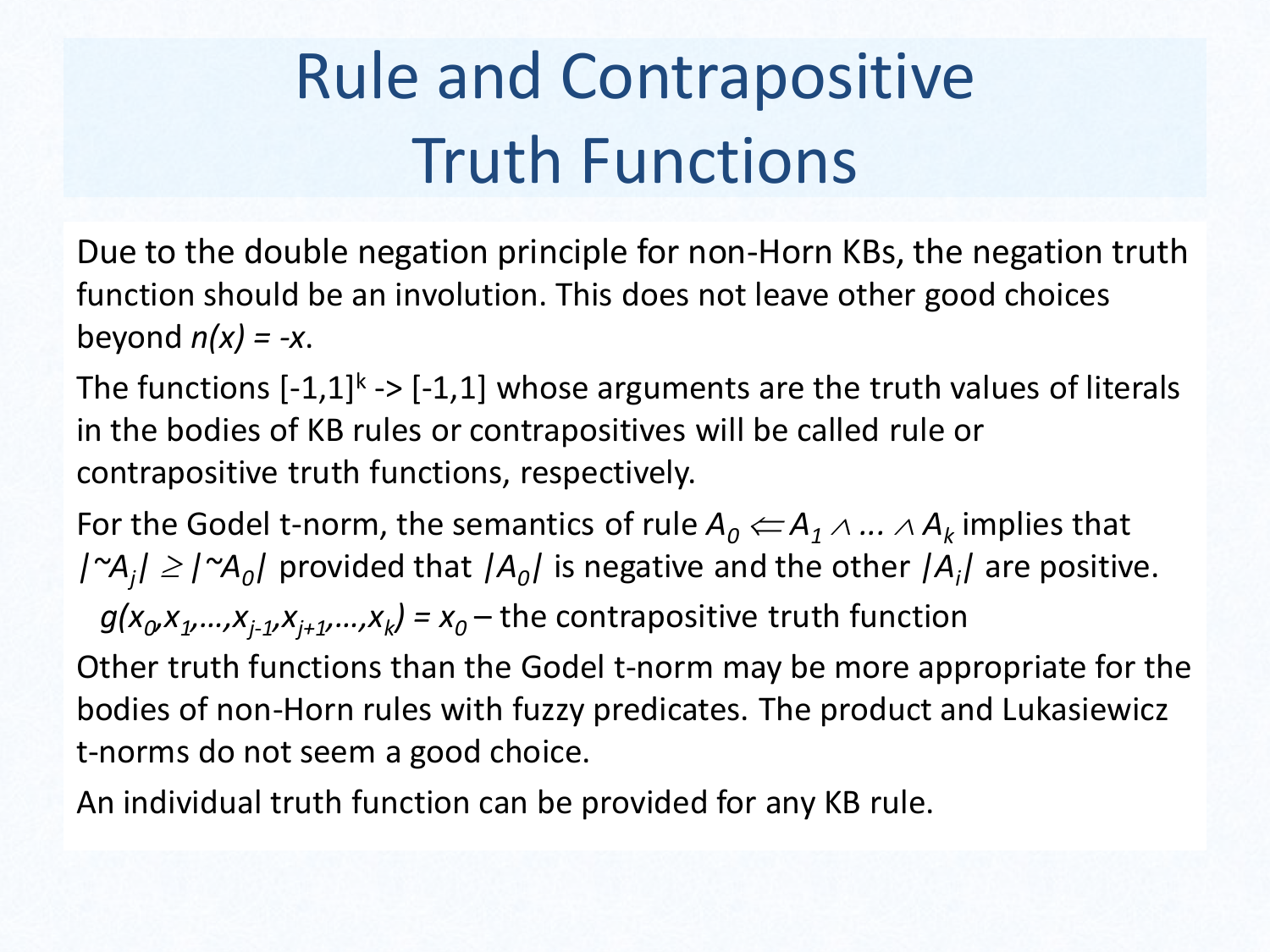## Truth Functions (continued)

The following function seems reasonable:

$$
s(x_1,...,x_k) = \sqrt[k]{(x_1+1)...(xk+1)} - 1
$$

( $x_1$ , ..., $x_k$  are the truth values of the body literals)

The semantics of rule  $A_0 \leftarrow\!\!\!\!\!\!\! A_1 \wedge ... \wedge A_k \!\!: |\!A_0|\geq \mathsf{s}(|A_1|,...,|A_k|)$ 

This inequality can be symbolically solved for *|A<sup>j</sup> |* provided that *|A<sup>0</sup> |* is negative and the other *|A<sup>i</sup> |* are positive. The right-hand side of the solution  $/$ <sup> $\sim$ </sup> $A_j$  $/$   $\geq$  ... gives the contrapositive truth function.

**Definition**. *Rule or contrapositive truth function s is called proper if s(1, ..., 1) =1, s(0, ..., 0) = 0, and for j = 1...k, h ≤ s(x<sup>1</sup> , ..., x<sup>j</sup> , ..., x<sup>k</sup> ) ≤ s(x<sup>1</sup> , ..., x′<sup>j</sup> , ..., x<sup>k</sup> ) given that*  $x_i \le x'_i$  *and*  $x_1 \ge h$ *, ...,*  $x_k \ge h$ *.* 

The rule and contrapositive functions specified earlier satisfy the conditions of this definition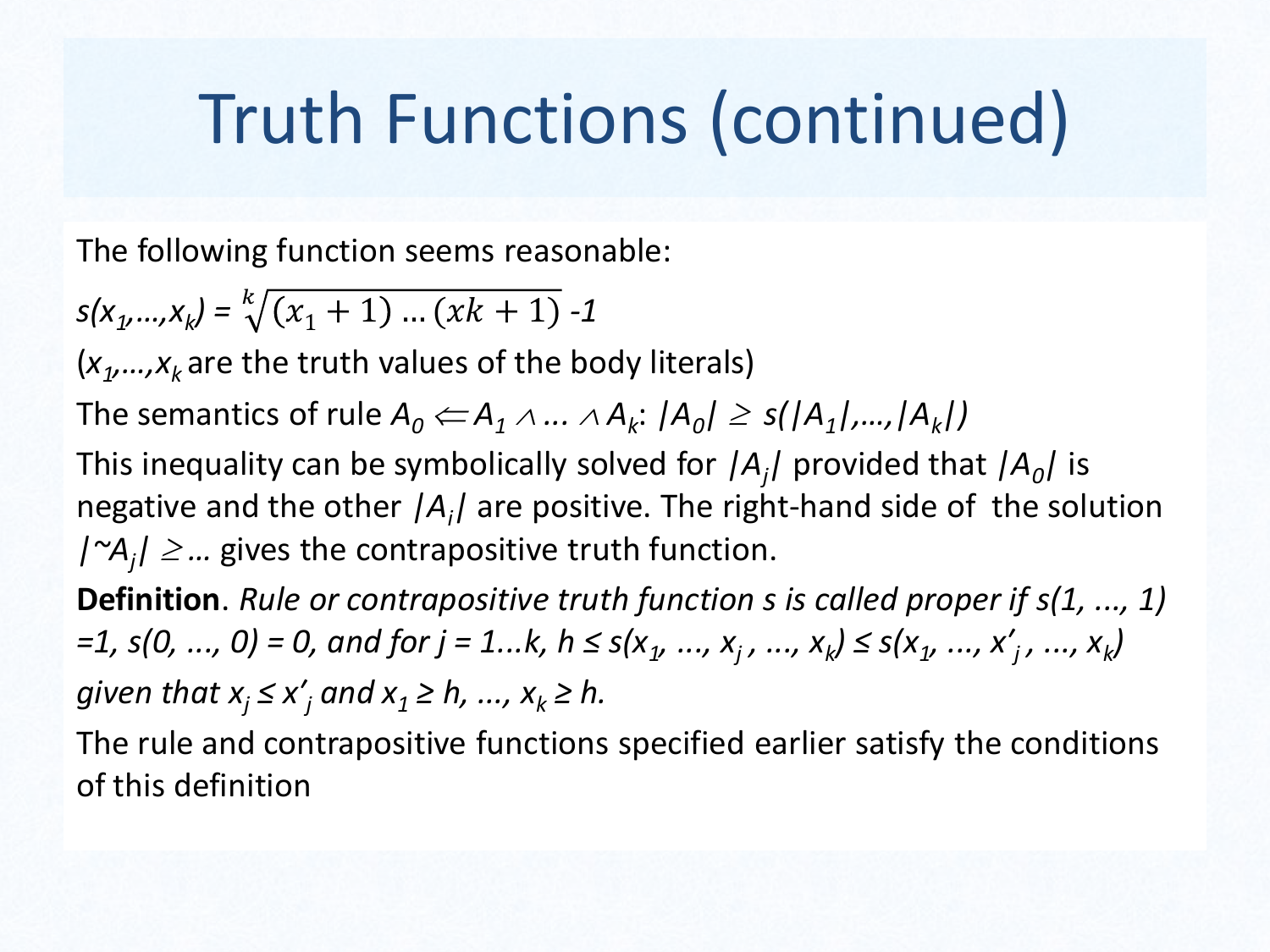#### Truth Value Approximation

Term *n(τ)* is recursively defined for all ground derivations *τ* in L<sub>cs</sub>:

- If *τ* is ground instance *A* of a KB fact, then *n(τ ) = |A|* (*|A|* is a constant).
- If *τ* is ground instance  $A_0 \leftarrow A_1, ..., A_k$  of KB rule and *s* is the truth function for this KB rule, then  $n(\tau) = s(a_1, ..., a_k)$ .
- If the last rule of *τ* is swap with the conclusion  $A_{\rho}A_{\nu}$ *...,Aj−1,Aj+1, ...,A<sup>k</sup>* <sup>⊢</sup> *A<sup>j</sup>* and *s′* is the truth function for the *respective contrapositive, then*  $n(\tau) = s'(a_0, a_1, ..., a_{j-1}, a_{j+1}, ...,$ *ak ).*
- If the last rule of *τ* is cut with premises  $A_1$ , ..., $A_k$  ⊢ *E* and *E*,  $C_1$ , *...,C<sup>m</sup>* <sup>⊢</sup> *D*, then *n(τ ) = n(ν){e→n(μ)}.* Here, *μ* and *ν* are the parts of *τ* whose endsequents are the premises of this cut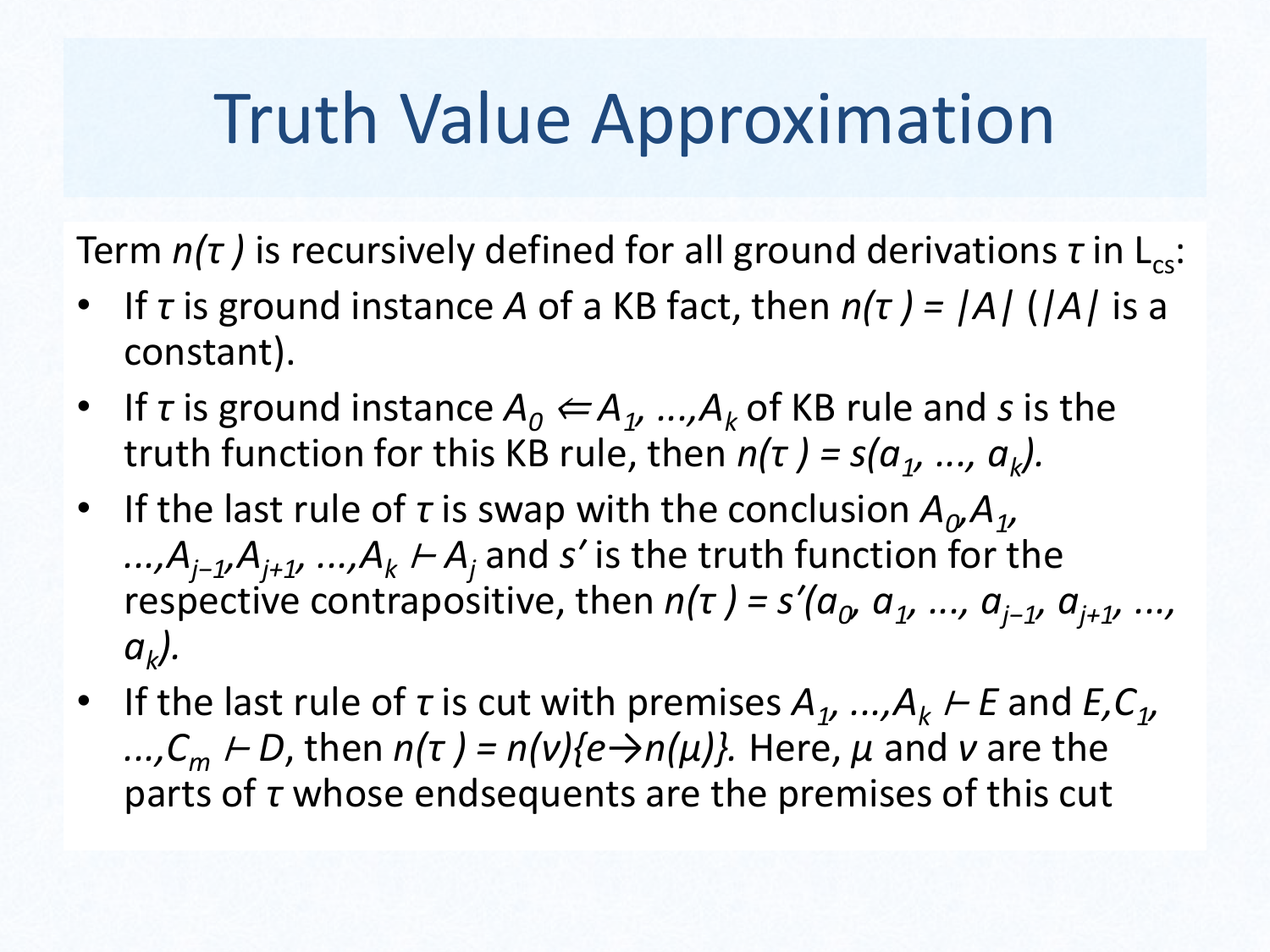#### Truth Value Approximation (continued)

**Theorem 2**. *If τ is a ground Lcs derivation of literal G and all rule and contrapositive functions are proper, then*  $|G| \ge n(\tau) \ge h$ *.* 

The following three statements are proved by induction on the depth of derivations:

- *n(τ )* does not contain variables for any derivation *τ* with the endsequent <sup>⊢</sup> *G*.
- *n(τ )* is an increasing function with respect to every variable in it.
- If *A<sup>1</sup> , ...,A<sup>k</sup>* <sup>⊢</sup> *D* is the endsequent of derivation *μ*, then *|D| ≥ n(μ){a1→|A<sup>1</sup> |, ..., ak→|A<sup>k</sup> |}*. As a corollary, *|G| ≥ n(τ ) ≥ h.* Our goal is achieved: *n(τ )* gives a lower bound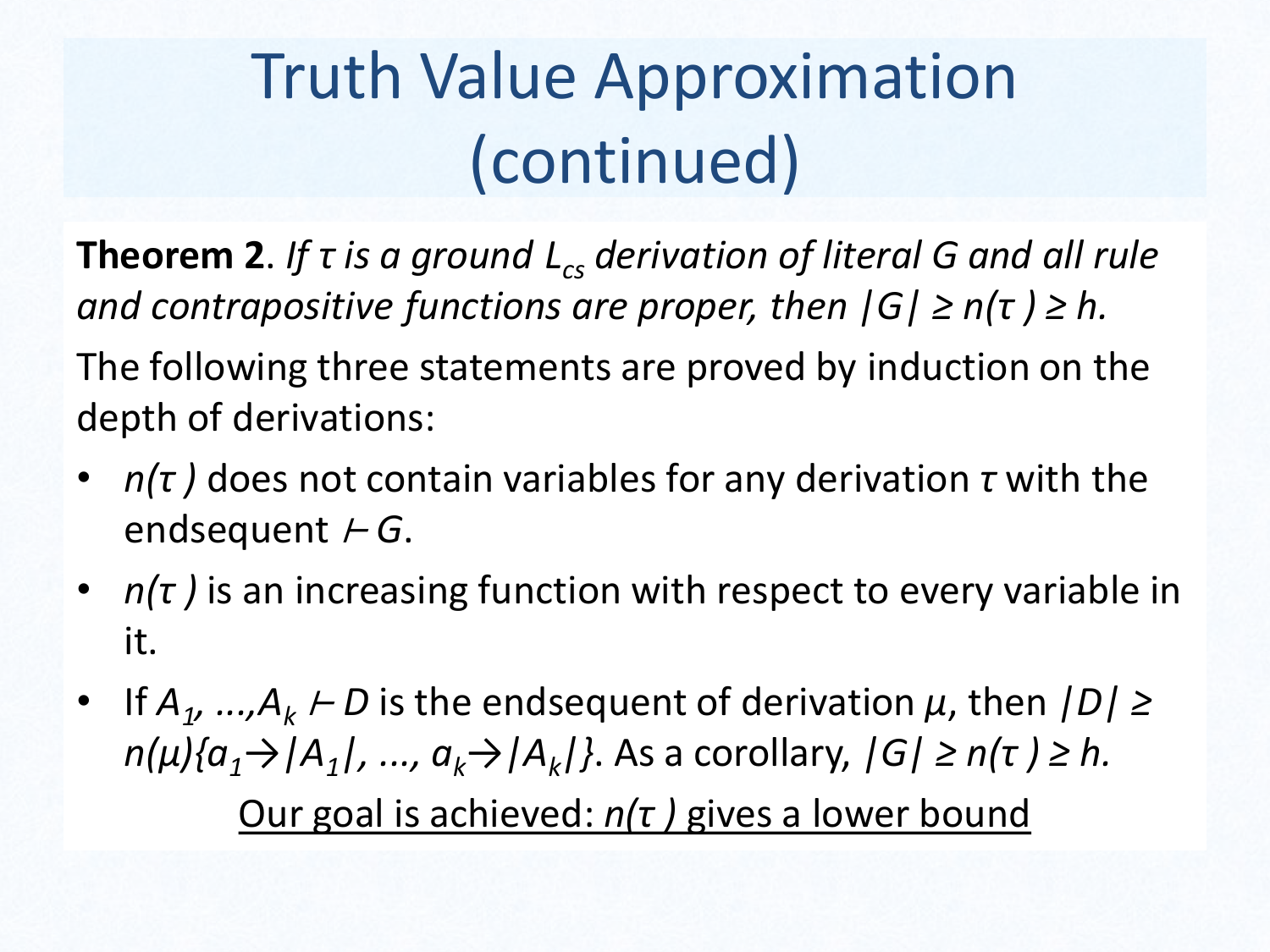## Time Complexity

- The proof of Theorem 1 shows that resolution refutations without factoring can be transformed to  $L_{cs}$  derivations in a single preorder traversal of the resolution refutations. Therefore, the time complexity of this transformation is linear in the size of the derivations.
- We assume that the time complexity of algorithms implementing rule and contrapositive functions is linear in the number of function arguments. The size of *n(τ )* is proportional to the size of *τ* . Hence, the calculation of a lower bound of *|G|* takes a linear time of the size of *G'*s derivation in  $L_{cS}$ .